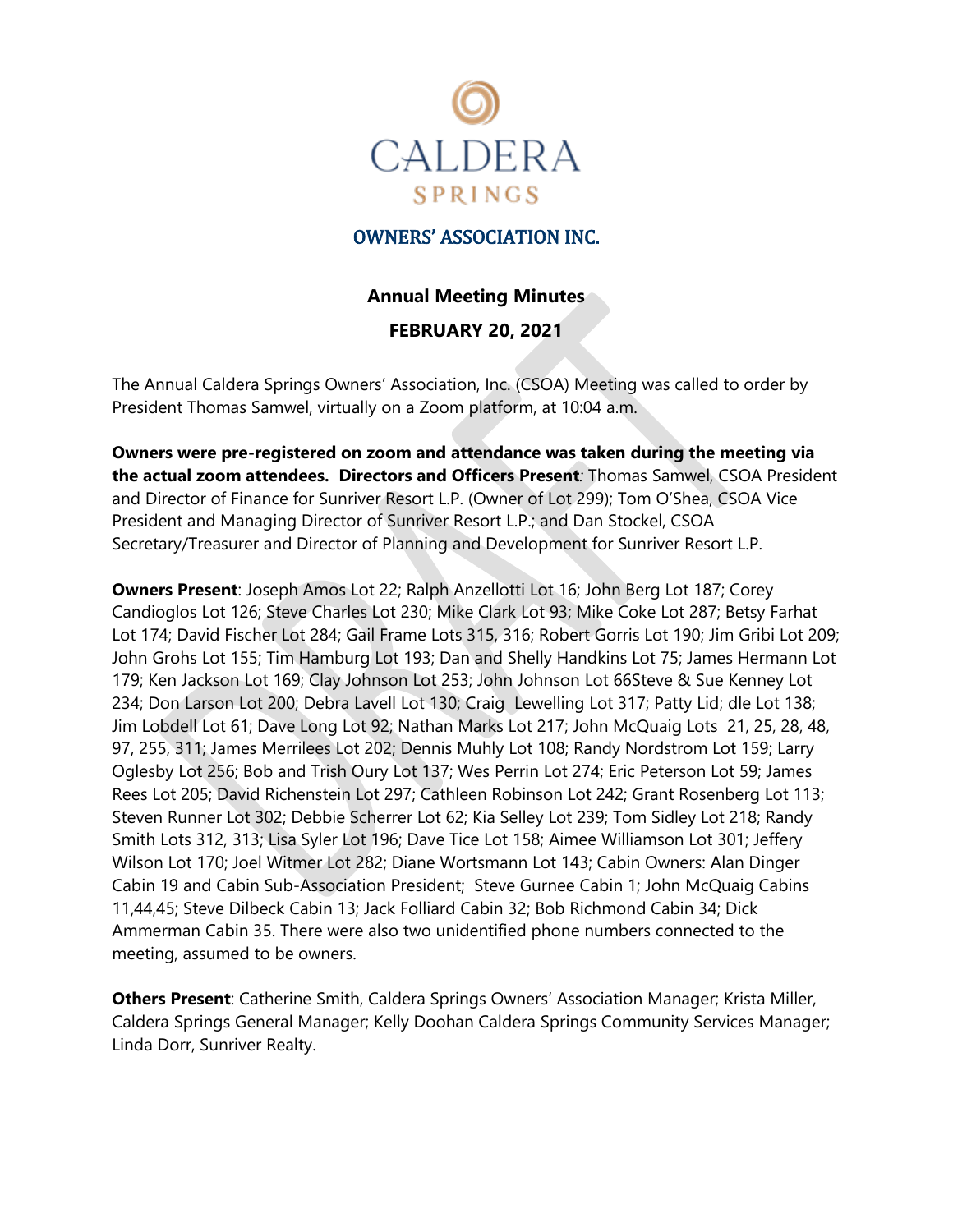# **Caldera Springs Owners' Association Annual Meeting | February 20, 2021**

Page **2** of **5**

## **Firewise Annual Meeting**

Association Manager, Catherine Smith gave a presentation on the Firewise program at Caldera Springs. Cathy reviewed the ladder fuel management zone map for the Community, noting that the community is on a 5-year rotation to ensure each zone receives consistent removal of fuels. She discussed what lot owners and home owners can and must do to protect their properties. And she closed mentioning the upcoming June 7, 2021 brush and log pickup that will be available to all owners.

# **Quorum and Notice of Meeting**

Thomas Samwel reported that there was a quorum by virtue that the Association is still under developer control. However, the Cabin Association President, Alan Dinger was in attendance representing 10% of the Association and there were also 79 lots represented in person or by proxy. Thomas also reported that Notice of the Meeting had been sent to all Owners on January 26, 2021 followed by the zoom registration and annual meeting packet on February 9, 2021.

# **Approval of Minutes**

The minutes from the Annual Meeting held February 17, 2020 were offered for consideration and upon a motion duly made and unanimously approved, it was:

 **RESOLVED,** that the Minutes from the Annual Meeting held

February 17, 2020 be accepted as presented.

# **Approval of IRS Ruling 70-604**

Cathy presented the IRS ruling 70-604 resolution and noted that even though the Association anticipated a shortfall from 2020, the ruling should be passed. Noting that the ownership must approve that any excess membership income be applied to the next tax year's assessments.

Thomas offered the 70-604 for consideration and upon a motion duly made and unanimously approved, it was:

 **RESOLVED,** that the IRS Ruling 70-604 is approved for the 2020 tax year.

# **Management Report**

Cathy discussed the challenges that Covid-19 had brought to the staff and community during 2020. It had been a challenging year with cleaning protocols put in place by the State, the delayed opening of the facilities, then closure of the facilities, then reopening under a minimal percentage of occupancy. This minimal reopening required a reservation system to be put in place, to additional closure of the facilities. It was a very tough year but the staff remained fluid during the struggles.

In addition to the regular daily maintenance of the pool, spa and lake systems Cathy reviewed the additional 2020 summer grounds crew projects. These included restaining and sealing of all concrete at the Quarry; as well as refinishing of all teak pool lounges, tables, cabinets and chairs for the Quarry Pool area. The staff repainted the picnic table and benches at the Pavilion (Harpers Outpost), the pedestrian bridge lights and the gate posts at the Harper gate.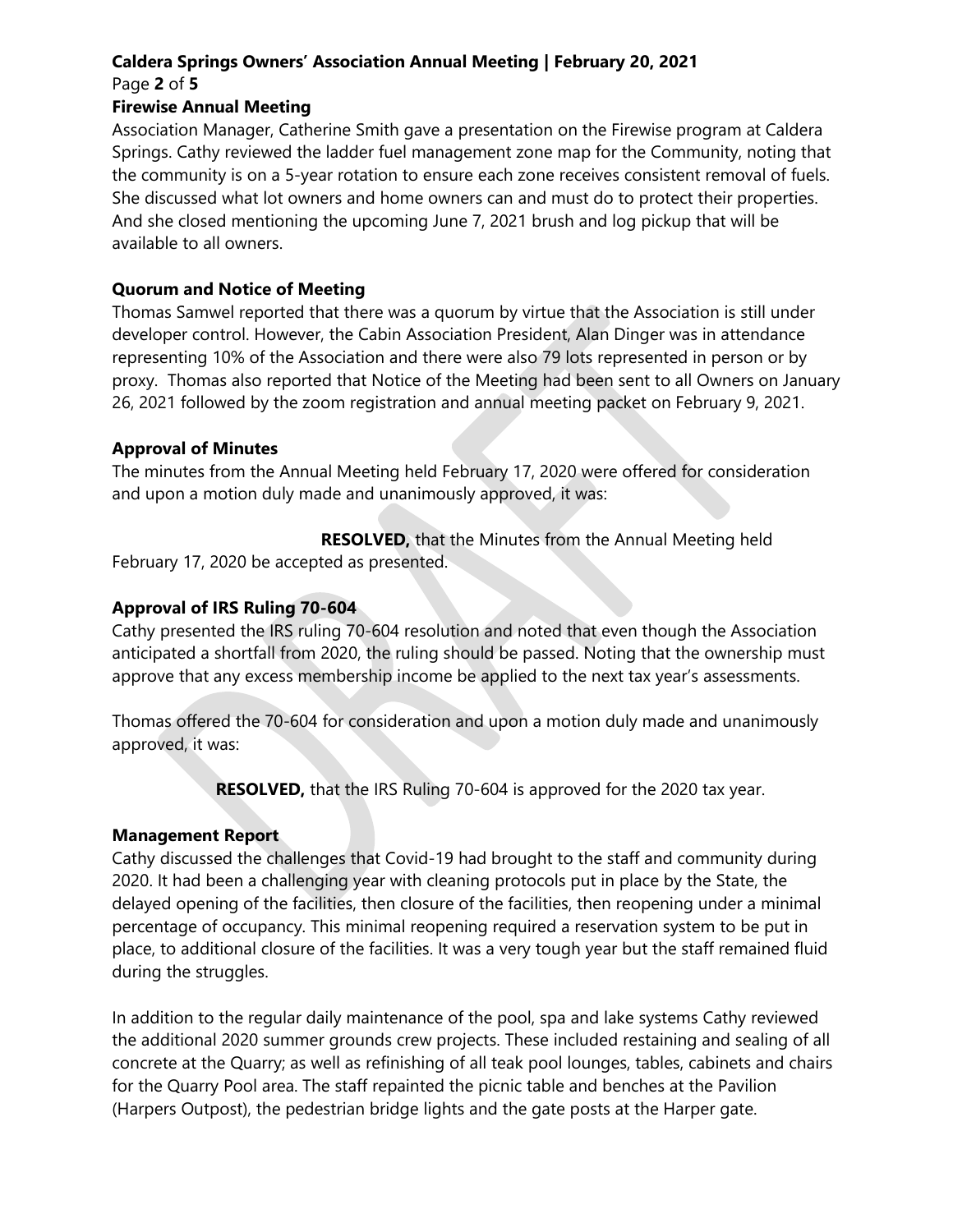## **Caldera Springs Owners' Association Annual Meeting | February 20, 2021** Page **3** of **5**

The staff also removed a great deal of Bitter brush around the community and maintained the soft and paved paths and added and spread new wood chips at Discovery Park. They worked hard to remove trees in the common areas damaged during a large wind storm and worked to improve the shorelines of the lakes and streams, as well as the removal of noxious weeds. They also ensured the trash on South Century and throughout the community was removed. Cathy thanked the staff for their hard work.

Cathy then presented slides summarizing the current organizational structure at Caldera Springs as far as the Board and Committees and her role as the Community Manager.

Cathy thanked all the owners who had sent in their ballots for the proposed Bylaw Amendment, announcing that it had passed and that the Board would certify the Bylaw amendment at an upcoming Board meeting. Then the document will be recorded with Deschutes County.

## **Design Review Committee Report**

Steve Kenney spoke on behalf of the Design Review Committee (DRC). He thanked the previous Association manager, David Madden for all of his work over the previous 2 years with the DRC and noted the committee members are still Chair, Dan Stockel, who represents the developer, and owners, himself (Steve Kenney), Mark Baldwin, Jim Merrilees.

Steve reported that there are currently 208 homes and all 45 cabins completed. 21 homes started construction in 2020 and there are currently 37 homes under some stage of construction (with 6 of those nearly complete) and 11 more submittals under Design Review.

Steve reminded the owners that any change to the exterior of their home or landscaping requires DRC approval. This approval includes any lighting changes as there are strict lighting requirements in the community in an effort to meet dark sky requirements and reduce light pollution. He also stated that owners must submit any changes to the exterior of their homes including lighting and landscaping changes for review and approval by the DRC.

# **Financial Review**

Cathy noted that she had meant to mention the dog leash requirement in Caldera Springs. This requirement was put in place by the County, due to the wildlife corridor though the Community and is called out in the CC&R's and she wanted the owners to know that all dogs must be on a leash at all times.

Cathy then presented the 2020 Preliminary Financial Summary. Due to the additional expenses caused by the State's requirements during COVID-19, the Caldera Springs Owners' Association ran with a minimal shortfall in 2020 of \$4,300. Revenue was \$1,288,700 with expenses of \$1,293,000. She noted that these numbers were preliminary as the Association's CPA firm had not completed their annual review of the 2020 financials, but when it is completed a copy will be provided to the owners.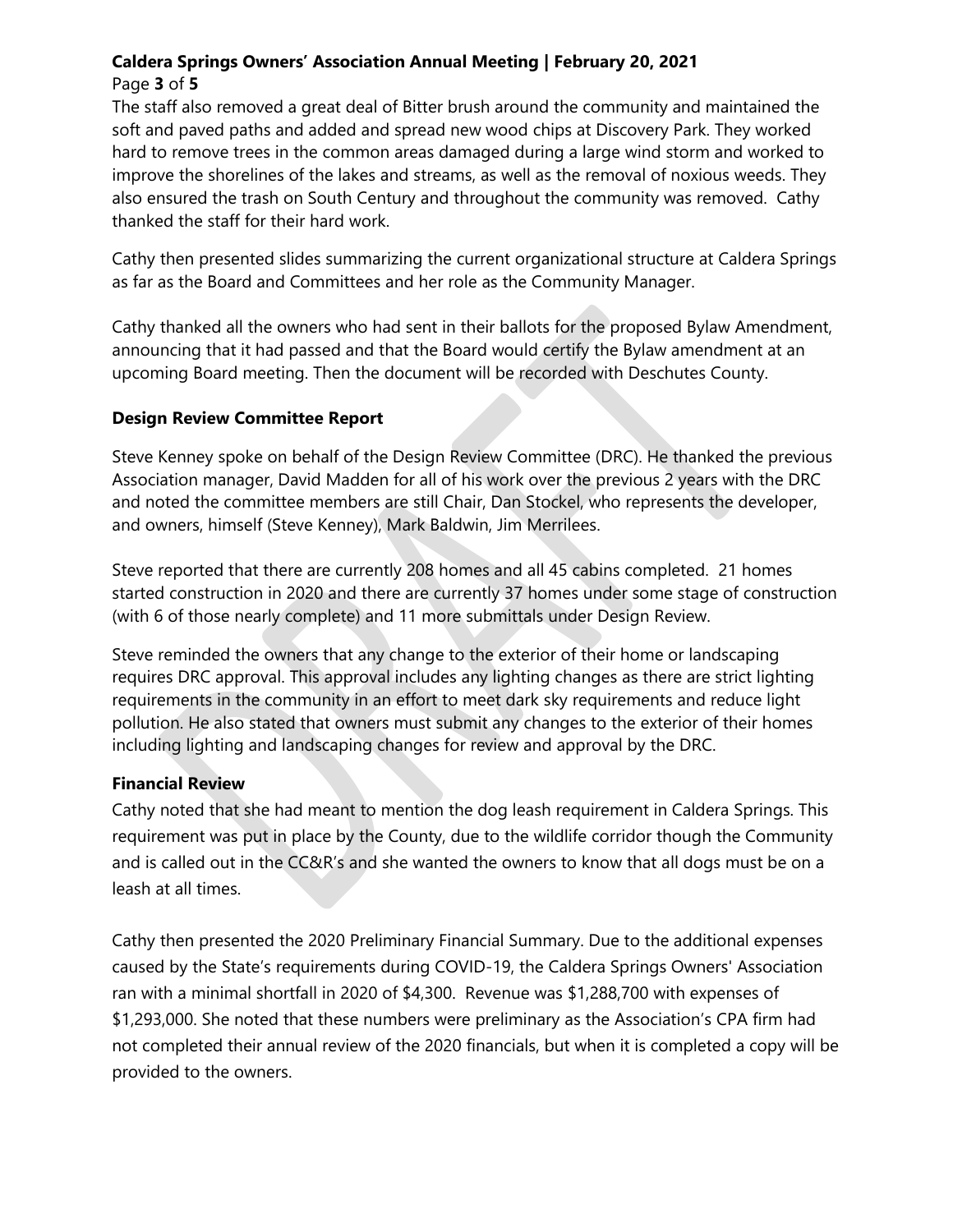## **Turnover Report**

Cathy noted that the transition from Developer control to owner control will take place in May of 2021. At that time the owners will vote in their first Board of Directors. She also noted that Turnover is when the new Board will oversee the Association's common areas and facilities. These include the Quarry Pool and Fitness center, the parks, and tennis courts, and all roads and pathways. She also noted what was not turning over is the property owned by Sunriver Resort L.P. which includes the Golf Course, The Lake House, Zeppa and the north part of parking lot.

## **Developer's Report**

Krista Miller, General Manager of Caldera Springs for Sunriver Resort, L.P. noted that the development team continues to work on the Final Master Plan (FMP) for the expansion of Caldera Springs. (Information is available for owners to view on the Caldera Springs website: calderasprings.com/expansion.) As has been reported in the past "Caldera 2" will be brought into the existing Caldera Springs community under the annexation provisions in the CCRs.

Krista noted that a Community meeting is being planned for some time this spring, likely in May, to review the plans for the expansion.

## **Transition Advisory Committee**

Sue Kenny and Joel Witmer's terms to serve on the Transitional Advisory Committee (TAC) were ending effective the date of this meeting. As the TAC serves as their own selection committee, and the Committee will be dissolved at the turnover meeting in 90 days, they recommended that these two terms be extended for 90 days.

Cathy noted that the owners needed to approve that Sue Kenny and Joel Witmer continue to serve on the Transitional Advisory Committee effective the date of this meeting until turnover in May of 2021, when the committee will dissolve. Upon motion duly made it was unanimously:

**RESOLVED:** to elect Sue Kenny and Joel Witmer to serve on the Transitional Advisory Committee effective this date and until Turnover, at which time the committee will be dissolved.

## **New Business**

Due to the nature of the virtual meeting, no new business was brought forth, but owners were encouraged to email the Association Manager with any items.

## **Community Questions**

Cathy noted that there were a number of questions brought up in advance of the meeting and during the meeting regarding the operations of the Golf Course and Zeppa. As these operations are owned by Sunriver Resort L.P, she asked that owners bring these questions directly to the Lake House and Sunriver Resort staff, and not be discussed at the meeting.